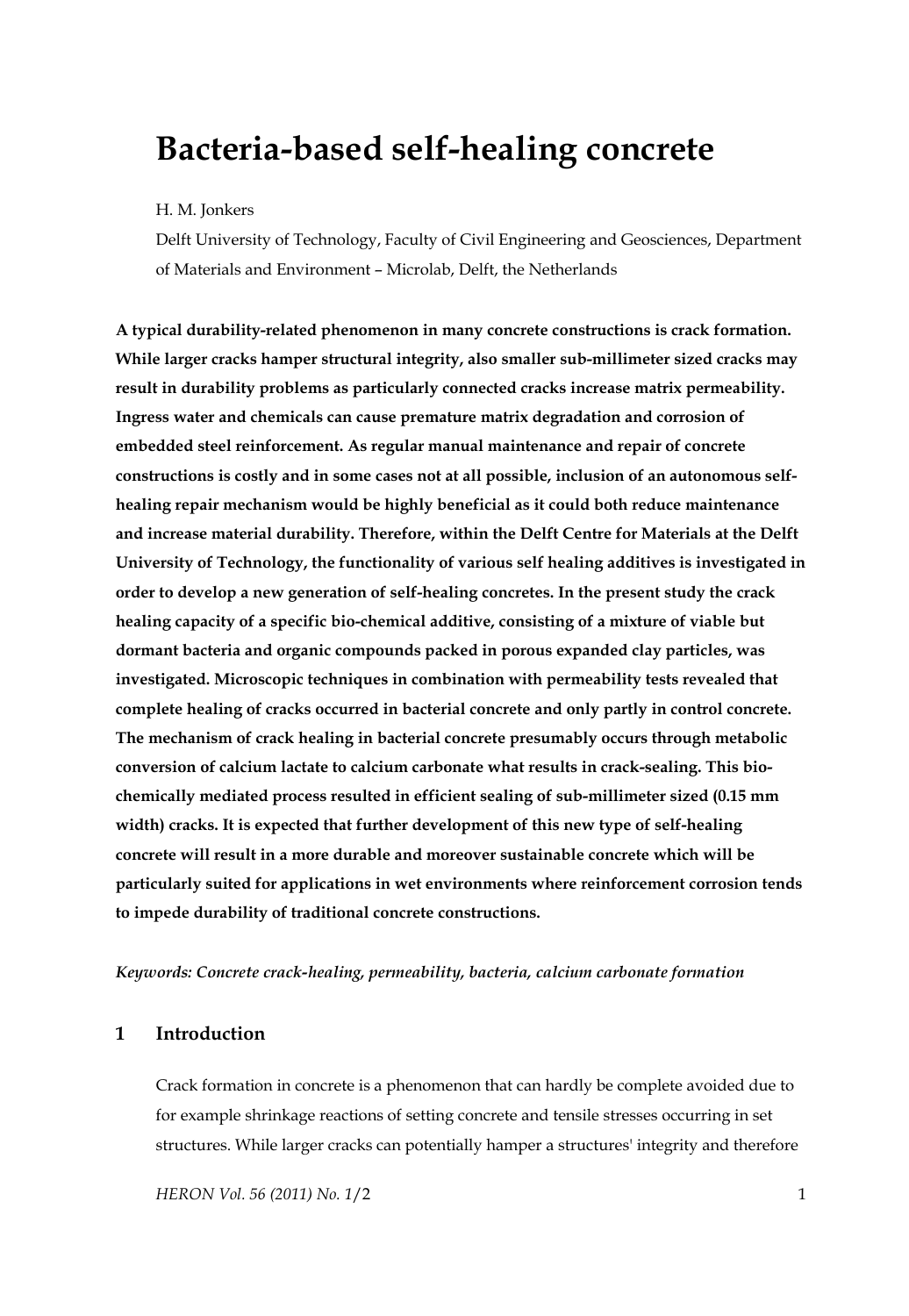require repair actions, smaller cracks typically with a crack width smaller than 0.2 mm are generally considered unproblematic [1-2]. Although such micro cracks do not affect strength properties of structures they do on the other hand contribute to material porosity and permeability. Ingress of aggressive chemicals such as chlorides, sulfates and acids may result on the longer term in concrete matrix degradation and premature corrosion of the embedded steel reinforcement and thus hamper the structures' durability on the long term. In several studies indications have been found that concrete structures have a certain capacity for autonomous healing of such micro cracks [2-5]. The actual capacity of micro crack healing appears primarily related to the composition of the concrete mixtures. Particularly mixtures based on a high binder content show remarkable crack-healing properties [5] what is due to delayed (secondary) hydration of matrix embedded nonhydrated cement and binder particles upon reaction with crack ingress water. Autogenous self-healing of cracks in traditional but also high-binder content mixtures appear limited to cracks with a width smaller than 0.2 mm [2-5]. This somewhat limited effectiveness appears largely due to the restricted expansive potential of the small non-hydrated cement particles lying exposed at the crack surface. Another limitation to application of highbinder content mixtures solely for the purpose of increasing self-healing capacities are current policies which advocate sparse use of cement in concrete for sustainability reasons as current cement production contributes about  $7\%$  to global anthropogenic  $CO<sub>2</sub>$  emissions [6]. For latter reasons, alternative and more sustainable self-healing mechanisms are therefore wanted. One possible mechanism is currently being investigated and developed in several laboratories, i.e. a technique based on the application of mineral-producing bacteria. E.g. efficient sealing of surface cracks by mineral precipitation was observed when bacteria-based mixtures were sprayed or applied onto damaged surfaces or manually inserted into cracks [7-13]. As in those studies bacteria were manually and externally applied to existing structures, this mode of repair can not be categorized as truly self healing. In several follow up studies therefore, the possibility to use viable bacteria as a sustainable and concrete-embedded self healing agent was explored [14-16]. In one study spores of specific alkali-resistant bacteria related to the genus Bacillus were added to the concrete mixture as self-healing agent [16]. These spores germinated after activation by crack ingress water and produced copious amounts of crack-filling calcium carbonatebased minerals through conversion of precursor organic compounds which were also purposely added to the concrete mixture. However, in that study it was found that the bacteria-based self-healing potential was limited to relatively young (7-days cured) concrete only, as viability and related activity of bacterial spores directly (unprotected)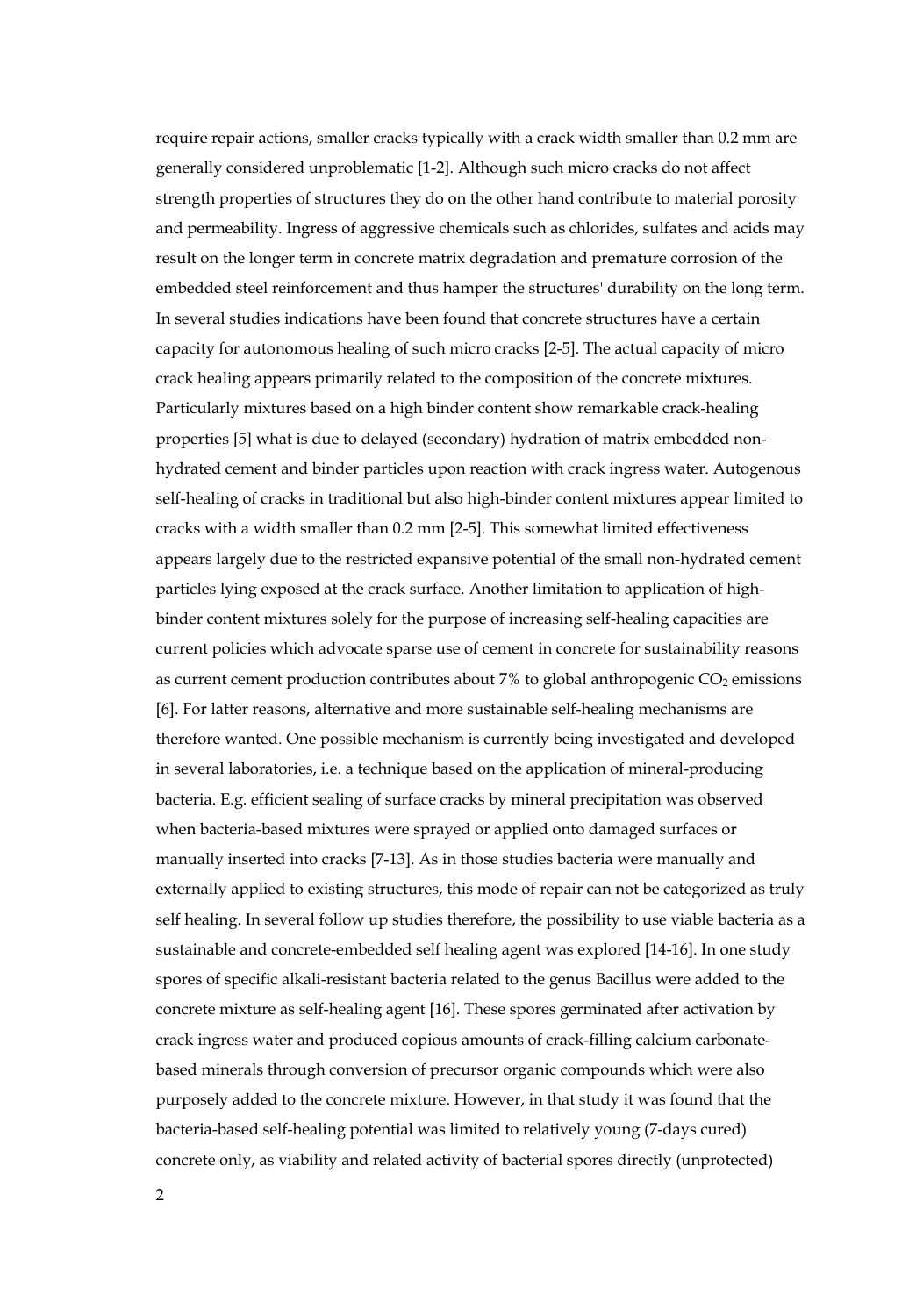embedded in the concrete matrix was restricted to about two months. The present study builds further on results reported in latter research paper [16]. Here, bacterial spores and organic mineral precursor compounds are packed in porous expanded clay particles prior to addition to the concrete mixture. It is hypothesized that protection of bacterial spores within porous light weight aggregates extends there viability period and thus concrete selfhealing functionality when embedded in the material matrix.

# **2 Viable bacteria as self healing agent**

The bacteria to be used as self healing agent in concrete should be fit for the job, i.e. they should be able to perform long-term effective crack sealing, preferably during the total constructions life time. The principle mechanism of bacterial crack healing is that the bacteria themselves act largely as a catalyst, and transform a precursor compound to a suitable filler material. The newly produced compounds such as calcium carbonate-based mineral precipitates should than act as a type of bio-cement what effectively seals newly formed cracks. Thus for effective self healing, both bacteria and a bio-cement precursor compound should be integrated in the material matrix. However, the presence of the matrix-embedded bacteria and precursor compounds should not negatively affect other wanted concrete characteristics. Bacteria that can resist concrete matrix incorporation exist in nature, and these appear related to a specialized group of alkali-resistant spore-forming bacteria [16]. Interesting feature of these bacteria is that they are able to form spores, which are specialized spherical thick-walled cells somewhat homologous to plant seeds. These spores are viable but dormant cells and can withstand mechanical and chemical stresses and remain in dry state viable for periods over 50 years (Fig. 1).

However, when bacterial spores were directly added to the concrete mixture, their lifetime appeared to be limited to one-two months [16]. The decrease in life-time of the bacterial spores from several decades when in dry state to only a few months when embedded in the concrete matrix may be due to continuing cement hydration resulting in matrix pore-diameter widths typically much smaller than the 1-µm sized bacterial spores [16]. Another concern is whether direct addition of organic bio-mineral precursor compounds to the concrete mixture will not result in unwanted loss of other concrete properties. In the preceding study it was indeed found that various organic bio-cement precursor compounds such as yeast extract, peptone and calcium acetate resulted in a dramatic decrease of compressive strength. The only exception appeared to be calcium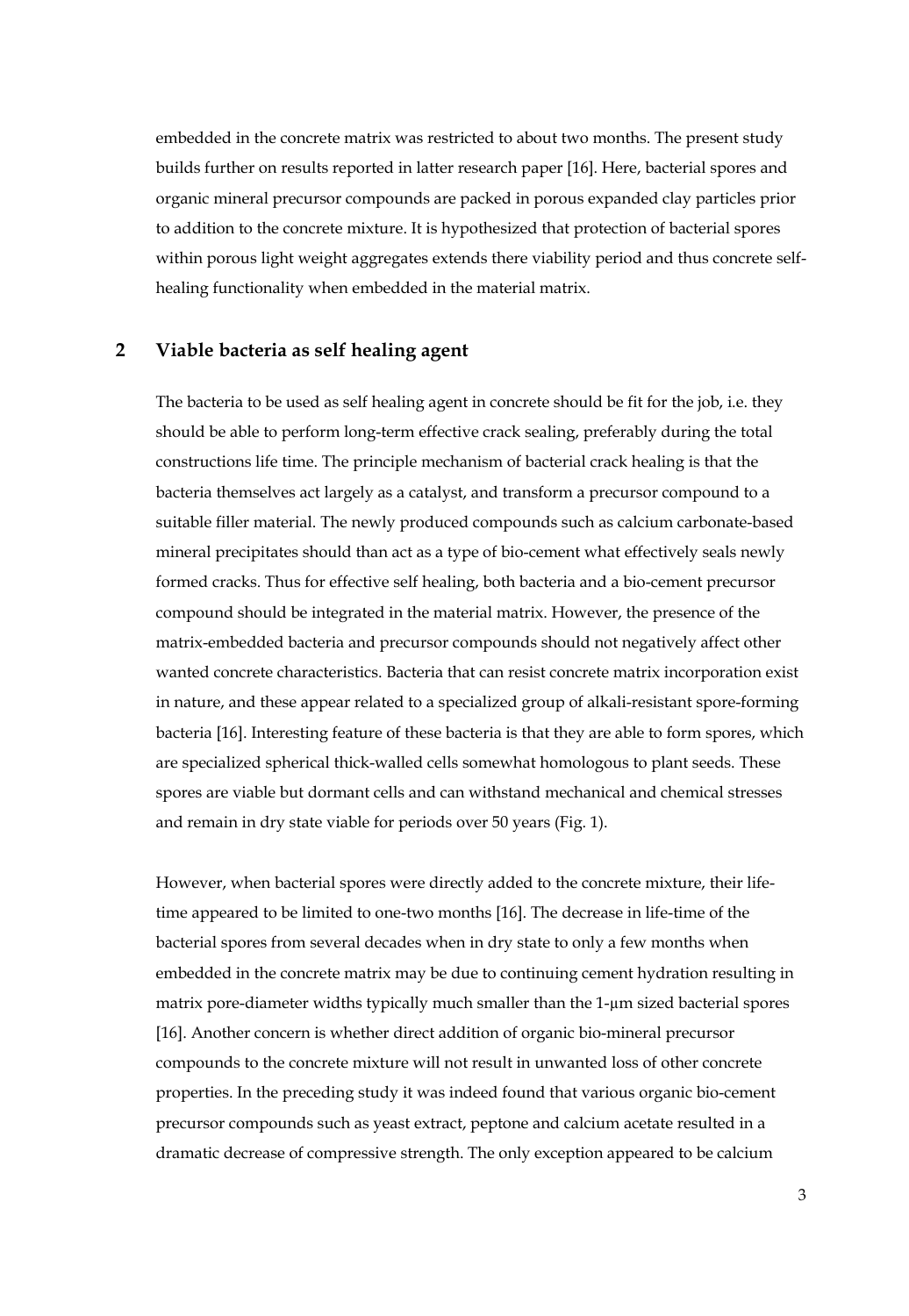lactate what actually resulted in a 10% increase in compressive strength compared to control specimens [16].

In order to substantially increase the lifetime and associated functionality of concrete incorporated bacteria, the effect of bacterial spore and simultaneously needed organic biomineral precursor compound (calcium lactate) immobilization in porous expanded clay particles was tested in this study. It was found that protection of the bacterial spores by immobilization inside porous expanded clay particles before addition to the concrete mixture (Fig. 2) indeed substantially prolonged their life-time. Currently running viability experiments show that still after 6 months concrete incorporation no loss of viability is observed, suggesting that their long term viability as observed in dried state when not embedded in concrete is maintained.

In subsequent experiments the expanded clay particles loaded with the two-component bio-chemical healing agent were applied as additive to the concrete mixture to test selfhealing potential of bacterial concrete.



*Figure 1. ESEM photomicrograph (5000x magnification) of alkali-resistant spore forming bacterium (Bacillus strain B2-E2-1). Visible are active vegetative bacteria (rods) and spores (spheres), showing that spore diameter sizes are in the order of one micrometer.*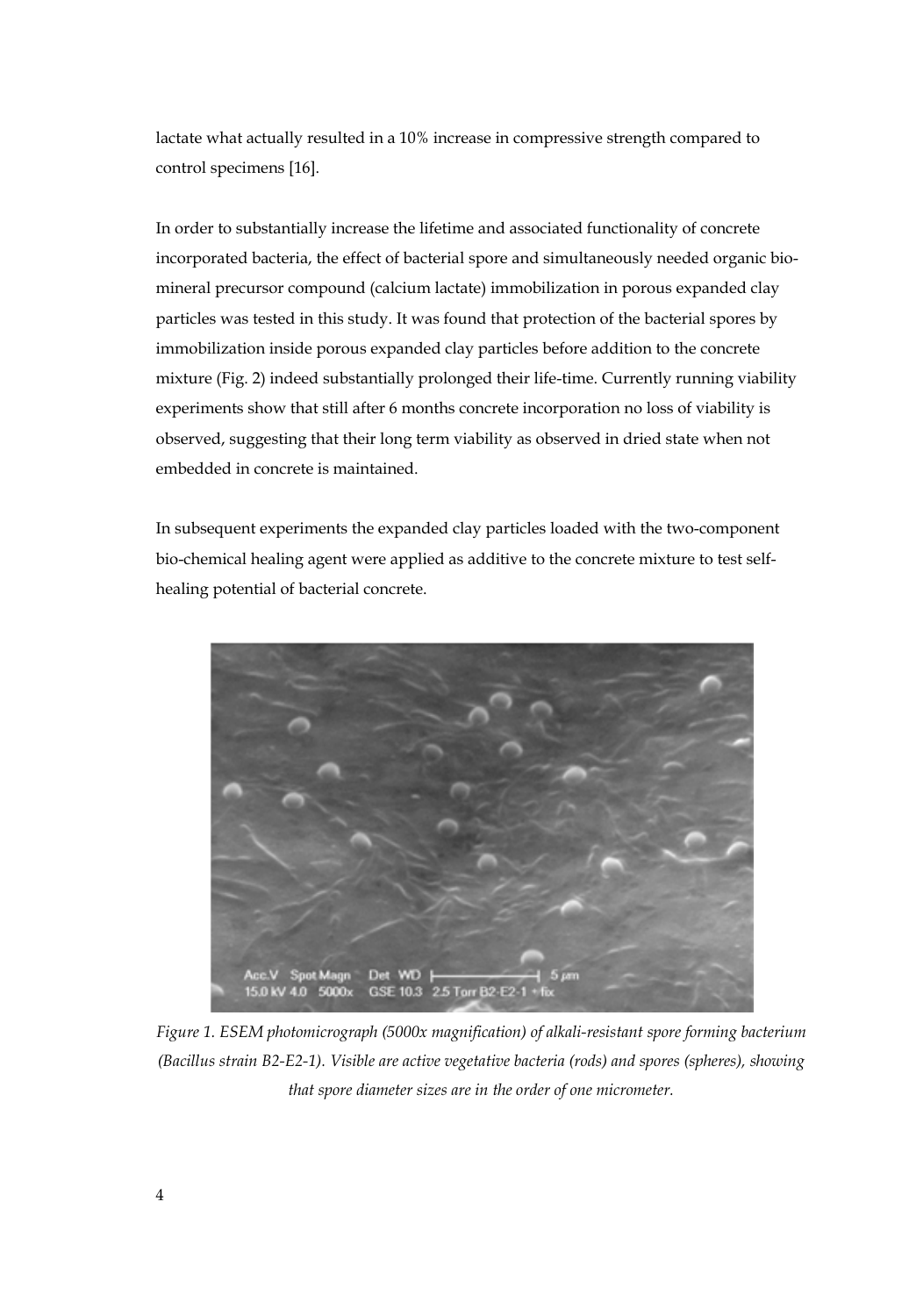## **3 Autonomous crack repair of bacterial self healing concrete**

Concrete test specimens were prepared in which part of the aggregate material, i.e. the 2-4 mm size class, was replaced by similarly sized expanded clay particles loaded with the biochemical self-healing agent (bacterial spores 1.7x105 g-1 expanded clay particles, corresponding to  $5x10^7$  spores dm<sup>-3</sup> concrete, plus  $5\%$  w/w fraction calcium lactate, corresponding to 15g dm-3 concrete). Before application, loaded expanded clay particles were oven-dried until no further weight loss due to water evaporation was observed (one week at 40ºC). Control specimens had a similar aggregate composition but these expanded clay particles were not loaded with the bio-chemical agent. Both types of expanded clay particles (empty for control specimens and loaded for bacterial specimens) were Composition of concrete specimens is shown in Table 1.

The amount of light weight aggregate applied in this case represents 50% of the total aggregate volume. Replacement of such a high fraction of sand and gravel for expanded clay has consequences for strength characteristics of the derived concrete. In this specific case a 50% decrease in compressive strength was observed after 28 days curing when compared to specimens of similar aggregate composition without replacement of sand and gravel fractions for expanded clay particles. Although the expanded clay-based specimens featured a substantial decrease in strength, crack-healing capacity of specimens in which expanded clay particles were loaded with bacteria and organic mineral precursor



*Figure 2. Self healing admixture composed of expanded clay particles (left) loaded with bacterial spores and organic bio-mineral precursor compound (calcium lactate). When embedded in the concrete matrix (right) the loaded expanded clay particles represent internal reservoirs containing the two-component healing agent consisting of bacterial spores and a suitable bio-mineral precursor compound.*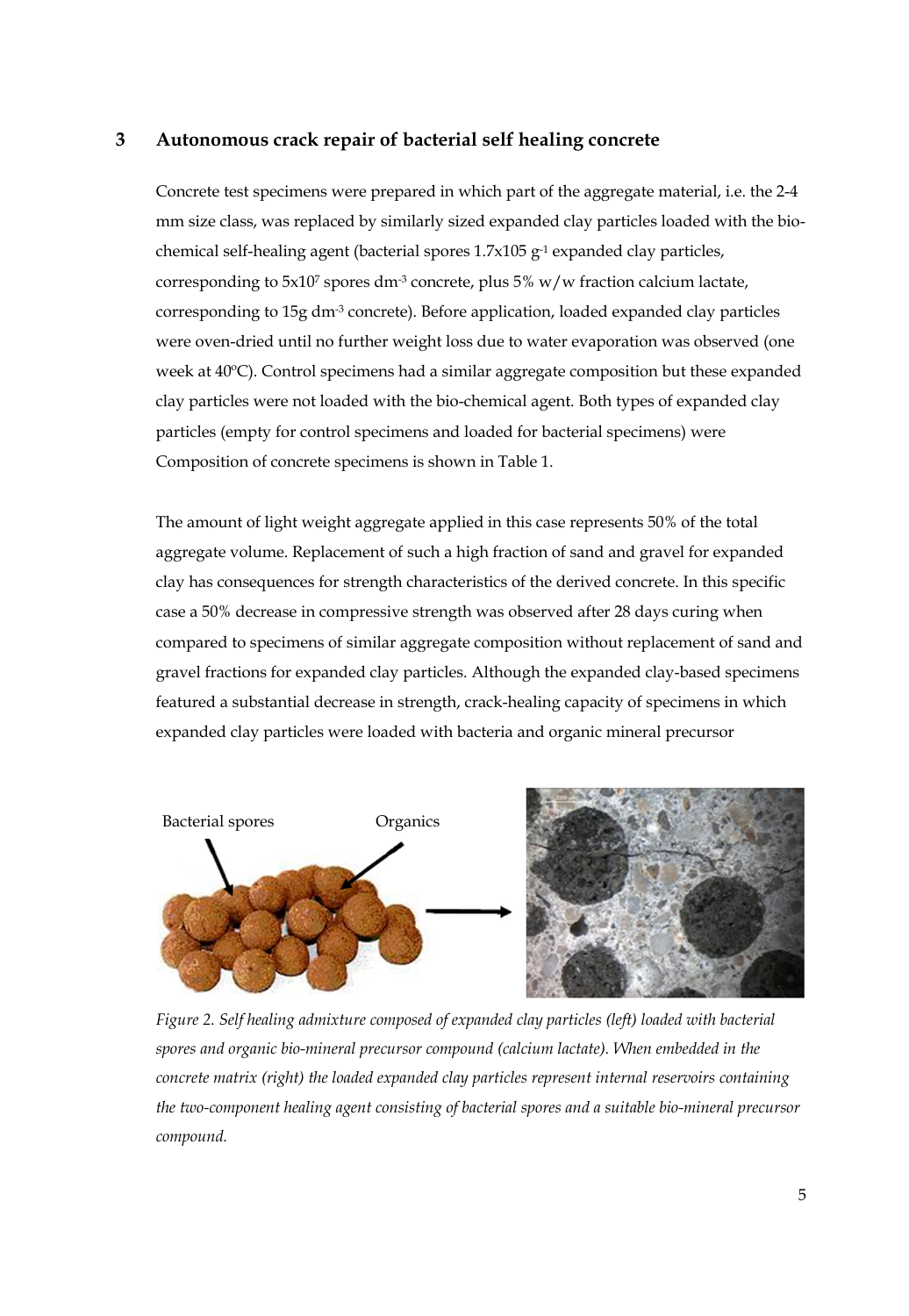| Compounds              | Volume (cm <sup>3</sup> ) | Weight (g) |
|------------------------|---------------------------|------------|
| $2 - 4$ mm LWA         | 196                       | 167        |
| $1 - 2$ mm $I.WA$      | 147                       | 125        |
| $0.5 - 1$ mm Sand      | 147                       | 397        |
| $0.25 - 0.5$ mm Sand   | 128                       | 346        |
| $0.125 - 0.25$ mm Sand | 69                        | 186        |
| Cement CEMI 42.5N      | 122                       | 384        |
| Water                  | 192                       | 192        |
| Total                  | 1001                      | 1796       |

*Table 1. Composition of concrete specimens. LWA refers to Liapor Sand R 1/4 expanded clay particles* 

compound (calcium lactate) appeared substantially improved. The self-healing capacity of pre-cracked concrete slabs sawed from 56 days (2 months) water cured concrete cylinders was determined by taking light microscopic images before and after permeability quantification. For the latter, pre-cracked concrete slabs were glued in an aluminum ring and mounted in a custom made permeability setup. Crack formation in concrete specimen slabs (10 cm diameter, 1.5 cm thickness) was achieved by controlled application of compressive-tensile stress (Fig. 3, left picture) at the 2 months cured specimens. Induced cracks featured crack length of 8 cm running from top to bottom of specimen and a crack width of 0.15 mm running completely through the 1.5 cm thick specimen. After crack induction, both sets (6 of each) of control (added expanded clay particles neither loaded with bacterial spores nor with organic compounds) and bacterial concrete specimens (added expanded clay particles loaded with both bacterial spores and organic compounds) were submerged for two weeks in tap water at room temperature. Subsequently, permeability of all cracked specimens was quantified by automated recording of tap water percolation in time during a 24 hours period (Fig. 3).

Comparison between bacterial and control specimens revealed a significant difference in permeability and thus in self-healing capacity. While cracks of all six bacterial specimens were completely sealed resulting in no measurable permeability (percolation of 0 ml water / h), only 2 out of six control specimens appeared perfectly healed. The four other control specimens featured permeability (water percolation) values between 0 and 2 ml/h. Microscopic examination of cracks (at the side of the slab being exposed to the water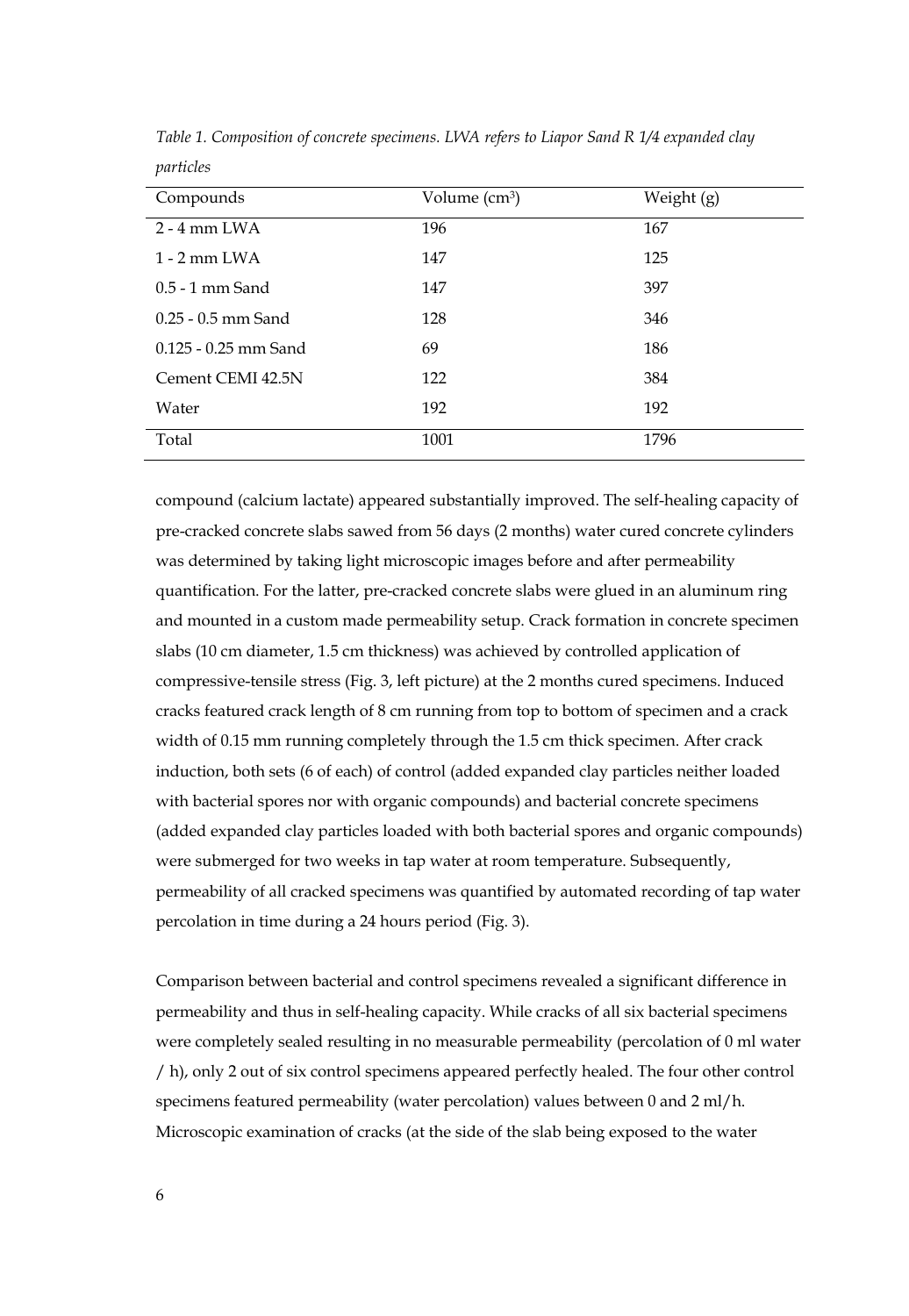column) revealed that in both control and bacterial specimens precipitation of calcium carbonate-based mineral precipitates occurred. However, while in control specimens precipitation largely occurred near the crack rim leaving major parts of the crack unhealed, efficient and complete healing of cracks occurred in bacterial specimen as here mineral precipitation occurred predominantly within the crack itself (Fig. 4).

# **4 Discussion and conclusion**

The outcome of this study shows that crack healing of bacterial concrete based on expanded porous clay particles loaded with bacteria and calcium lactate, i.e. an organic bio-mineral precursor compound, is much more efficient than of concrete of the same composition however with empty expanded clay particles. The reason for this can be explained by the strictly chemical processes in the control and additional biological processes in the bacterial concrete. Non-hydrated cement particles exposed at the crack surface of concrete will undergo secondary hydration and in addition in control specimens carbon dioxide present in the bulk water will react with present portlandite (calcium hydroxide) particles to produce calcium carbonate-based mineral precipitates. Latter mineral precipitates will particularly form near the crack rim due to the relatively high solubility of calcium hydroxide. Here it is hypothesized that calcium hydroxide particles present at the surface of the crack interior will first scavenge all available carbon dioxide from crack ingress water, where after remaining calcium hydroxide will dissolve and diffuse out of the crack into the bulk water. Once in the bulk water it will react with carbon dioxide present in close approximation to the crack rim resulting in the chemical production and precipitation of larger quantities of much lower soluble calcium carbonate.



*Figure 3. Pre-cracking of concrete slab and subsequent permeability testing*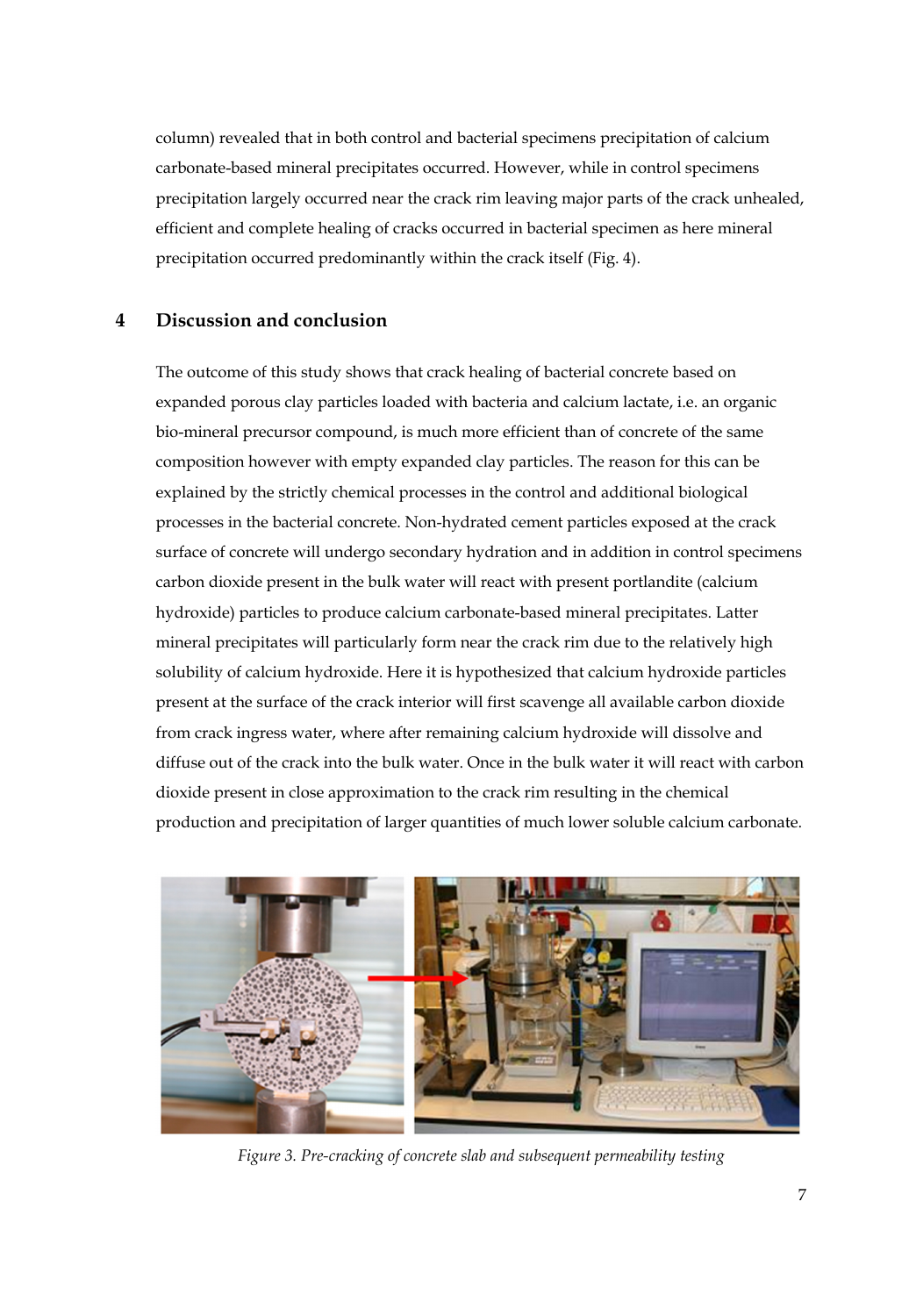Probable reason for the massive precipitation of calcium carbonate near the crack rim (Fig. 4A) is that concentration of both reactants calcium hydroxide and carbon dioxide are relatively high here due to the opposing diffusion gradients of the respective reactants. Calcium hydroxide diffuses away from the crack interior towards the overlying bulk water while carbon dioxide diffuses from the bulk water towards the crack interior where it is scavenged by high concentrations of calcium hydroxide. The process of chemical calcium carbonate reaction from dissolved calcium hydroxide occurs according to the following reaction:

$$
CO2 + Ca(OH)2 \rightarrow CaCO3 + H2O
$$
 (1)

The amount of calcium carbonate production inside the crack in control concrete specimens is likely only minor due to the low amount of CO2 present in the limited



*Figure 4. Light microscopic images (40 times magnification) of pre-cracked control (A) and bacterial (B) concrete specimen before (left) and after (right) healing (2 weeks submersion in water). Mineral precipitation occurred predominantly near the crack rim in control but inside the crack in bacterial specimens. Efficient crack healing occurred in all six bacterial and two out of six control specimens.*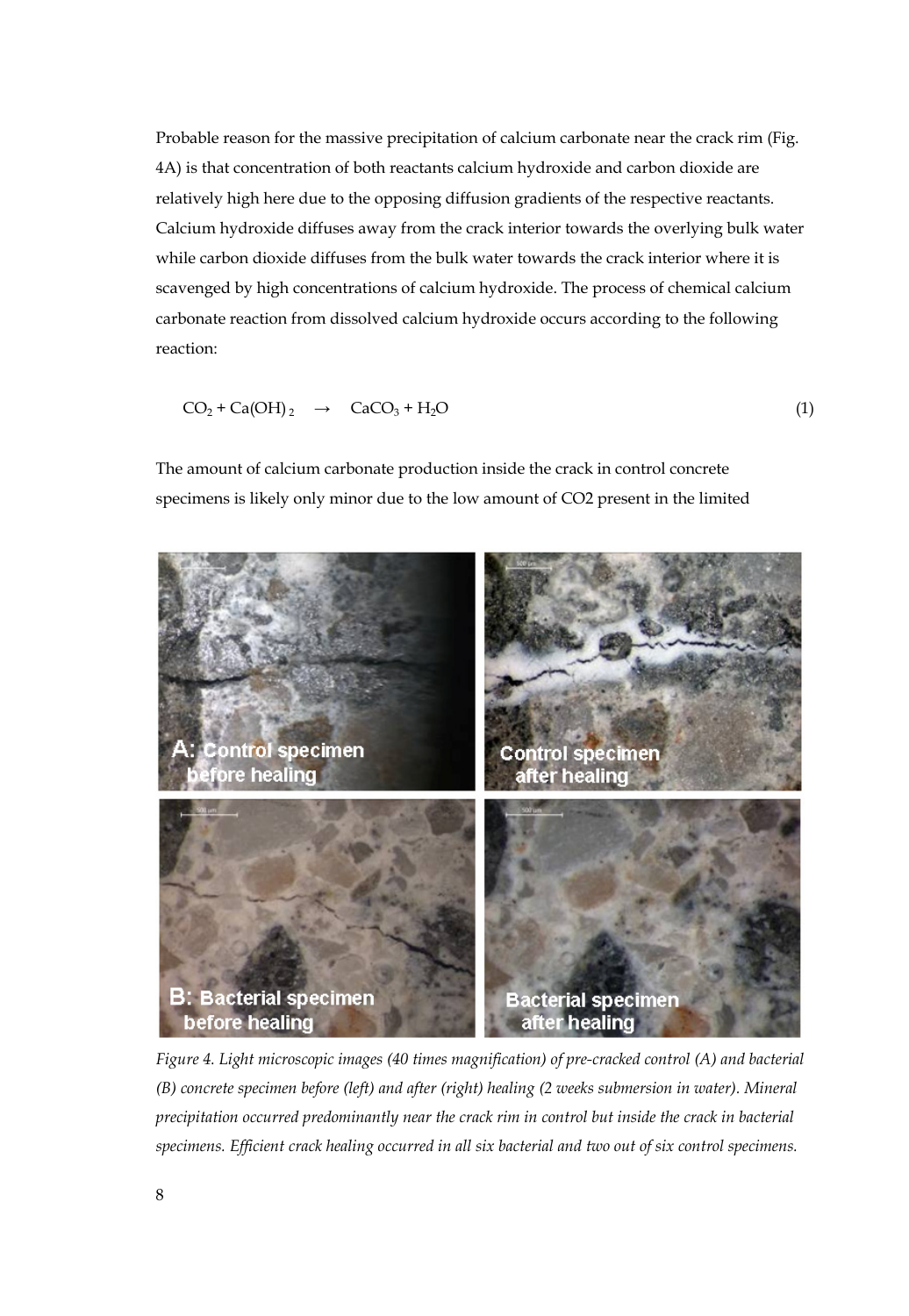amount of water present in the crack interior. The self healing process in bacterial concrete is much more efficient due to the active metabolic conversion of calcium lactate by the present bacteria:

$$
Ca(C_3H_5O_2)_2 + 7O_2 \rightarrow CaCO_3 + 5CO_2 + 5H_2O \tag{2}
$$

This process results in the precipitation of substantially higher amounts of calcium carbonate inside the crack as calcium carbonate is in this case not only directly produced from the conversion of calcium lactate in equimolar amounts of calcium carbonate, but also indirectly via the chemical reaction of metabolically produced  $CO<sub>2</sub>$ . As latter carbon dioxide is produced at the surface of the crack interior it will directly react with portlandite particles still present in the crack interior. In the latter case, portlandite does not dissolve and diffuse away from the crack surface, but instead reacts directly on the spot with local bacterially produced  $CO<sub>2</sub>$  to additional calcium carbonate. The process of bacterial calcium lactate conversion thus results in the production of in total six calcium carbonate equivalents, resulting in efficient crack sealing as can be seen in Figure 4B. In this study the potential effect of only calcium lactate addition (without addition of bacterial spores) on crack healing was not considered. In order to establish the purely chemical effect of calcium lactate additions on crack-healing potential, experiments under completely sterile conditions have to be performed. This, however, is technically difficult considering the introduced effects of needed heat sterilization (120ºC for 20 minutes) or chemicals on specimen characteristics. As self-healing tests in this study were performed under nonsterile conditions (realistic conditions) it can not be excluded that bacteria present in tap water used for curing, self-healing and permeability experiments contain bacteria that may have (in addition to purposely added bacterial spores) contributed to metabolic conversion of calcium lactate to calcium carbonate-based minerals. One clear indication for metabolic (bacterial) conversion of calcium lactate, however, has been recently obtained in our laboratory by oxygen consumption measurements of concrete specimens. While bacterial spores and calcium lactate-containing specimens consumed substantial amounts of oxygen rapidly after submersion in water, strongly delayed oxygen consumption was observed in only calcium lactate-containing specimens, and no oxygen consumption occurred in only bacterial spores-containing specimens. As latter experimental data still need further quantification, it does suggest that addition of bacterial spores as part of the twocomponent biochemical healing agent may in fact not be necessary in cases where crack ingress water already contains bacteria able to metabolically convert calcium lactate.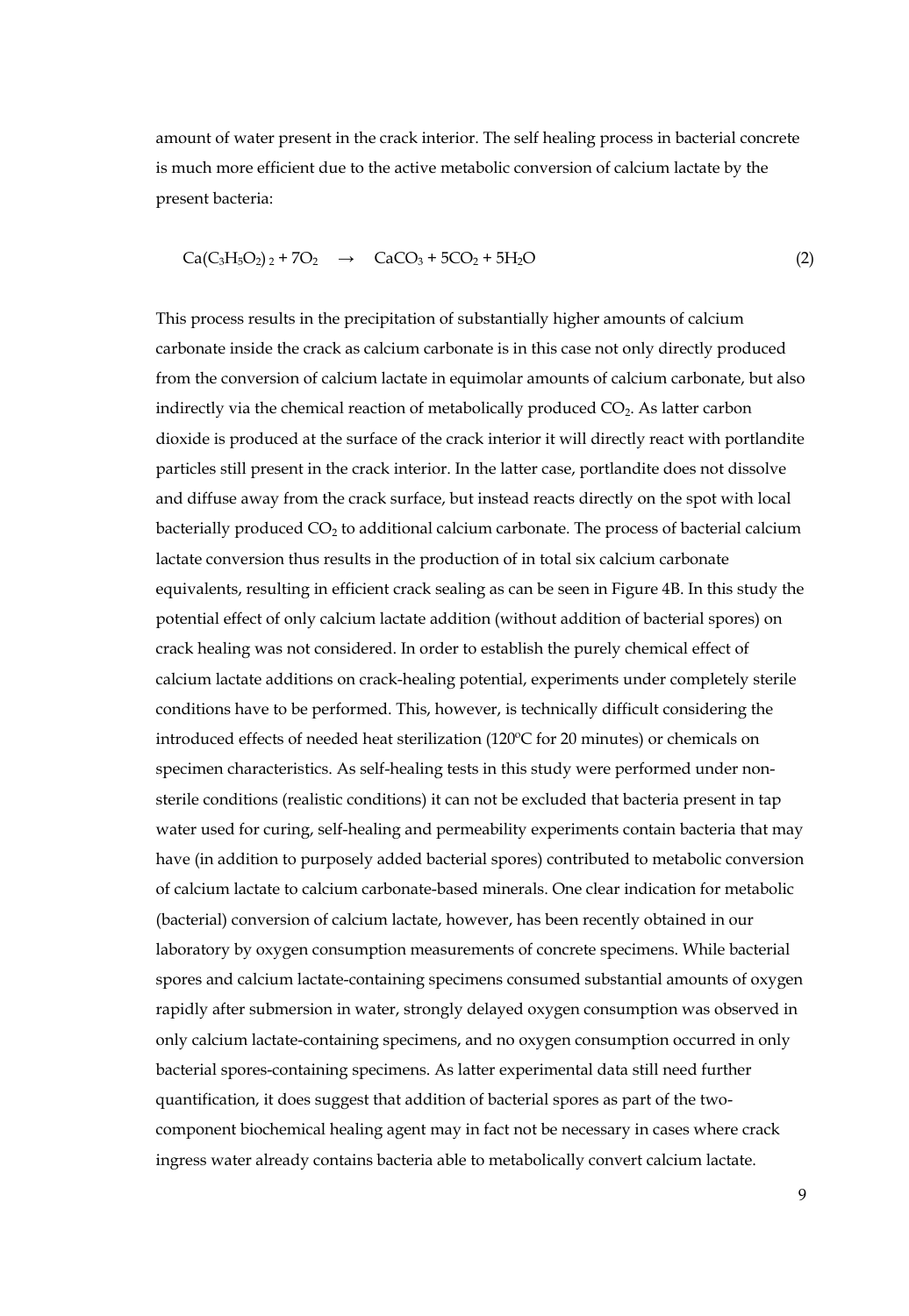However, in order to assure rapid onset of crack-healing action and particularly to ensure their presence, co-application of calcium lactate and bacteria able to metabolically convert this compound appears the most favourable option.

Main objective of this study was to establish whether bacteria immobilized in porous expanded clay particles prior to concrete mix addition can substantially increase bacterially-mediated self-healing in comparison to direct unprotected addition of bacteria to the concrete mixture as was done in a previous study [16]. The results of this study appear promising as 100% healing (6 out of 6 tested specimens) of cracks induced in 2 months cured bacterial specimens occurred in contrast to 33% healing (2 out of 6 tested specimens) of control specimens. Tests showed furthermore that bacterial spore viability increased from 2 to more than 6 months when added immobilized (protected) inside porous expanded clay particles compared to direct (unprotected) addition to the concrete mixture. Ongoing experiments concern further quantification crack-healing, i.e. establishing the relationship between amount of healing agent added and effective healing of crack depth and width. From this study it can be concluded that active bacteriallymediated mineral precipitation can thus result in efficient crack-plugging and concomitant decrease in material permeability.

The overall conclusion of this work is that the proposed two component bio-chemical healing agent, composed of bacterial spores and a suitable organic bio-cement precursor compound, using porous expanded clay particles as a reservoir is a promising bio-based and thus sustainable alternative to strictly chemical or cement-based healing agents, particularly in situations where concrete parts of a construction are not accessible for manual inspection or repair. However, before practical application becomes feasible, further optimization of the proposed system is needed. E.g., the amount of healing agent needed should be minimized in order to become economically competitive with currently existing repair techniques and furthermore to reduce consequences such as loss in compressive strength.

#### *Acknowledgements*

Financial support from the Delft Centre for Materials (DCMat: www.dcmat.tudelft.nl) for this work is gratefully acknowledged.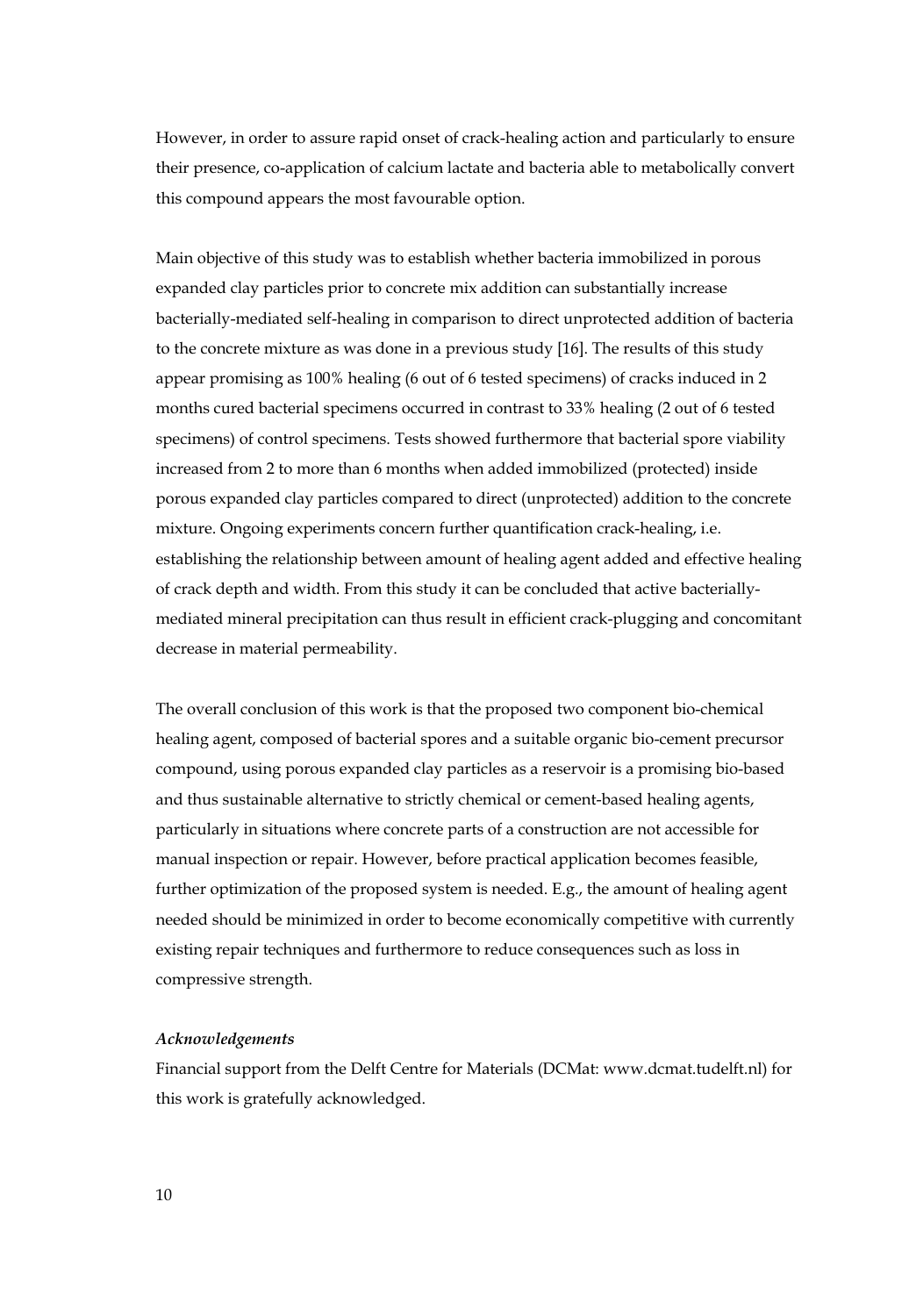# **References**

- [1] Neville, A.M. (1996) *Properties of concrete* (4th edition). Pearson Higher Education, Prentice Hall, New Jersey.
- [2] Neville, A.M. (2002) Autogenous healing A concrete miracle? *Concrete Int* 24(11):76-82
- [3] Edvardsen, C. (1999) Water permeability and autogenous healing of cracks in concrete. *ACI Materials Journal* 96(4): 448-454.
- [4] Reinhardt, H.W., and Jooss, M. (2003) Permeabilitiy and self-healing of cracked concrete as a function of temperature and crack width. *Cement and Concrete Res* 33:981- 985.
- [5] Li, V.C., and Yang, E. (2007) Self healing in concrete materials. In *Self healing materials An alternative approach to 20 centuries of materials science* (ed. S. van der Zwaag), pp. 161– 194. Springer, the Netherlands.
- [6] Worrell, E., Price, L., Martin, N., Hendriks, C., and Ozawa Meida, L. (2001) Carbon dioxide emissions from the global cement industry. *Annual Review of Energy and the Environment* 26: 303-329.
- [7] Bang, S.S., Galinat, J.K., and Ramakrishnan, V. (2001) Calcite precipitation induced by polyurethane-immobilized Bacillus pasteurii. *Enzyme Microb Tech* 28: 404-409.
- [8] Ramachandran, S.K., Ramakrishnan, V., and Bang, S.S. (2001) remediation of concrete using micro-organisms*. ACI Materials Journal* 98(1):3-9.
- [9] Ghosh, P., Mandal, S., Chattopadhyay, B.D., and Pal, S. (2005) Use of microorganisms to improve the strength of cement mortar. *Cement Concrete Res* 35:1980-1983.
- [10]De Muynck, W., Debrouwer, D., De Belie, N, and Verstraete, W. (2008) Bacterial carbonate precipitation improves the durability of cementitious materials. *Cement Concrete Res* 38: 1005-1014.
- [11]De Muynck, W., Cox, K., De Belie, N., and Verstraete, W. (2008) Bacterial carbonate precipitation as an alternative surface treatment for concrete. *Constr Build Mater* 22: 875-885.
- [12]De Muynck, W., De Belie, N., and Verstraete, W. (2010) Microbial carbonate precipitation in construction material: A review. *Ecol Eng* 36:118-136
- [13]Van Tittelboom, K., De Belie, N., De Muynck, W., and Verstraete, W (2010) Use of bacteria to repair cracks in concrete. *Cement Concrete Res* 40: 157-166.
- [14]Jonkers, H.M. (2007) Self healing concrete: a biological approach. In *Self healing materials - An alternative approach to 20 centuries of materials science* (ed. S. van der Zwaag), pp. 195–204. Springer, the Netherlands.